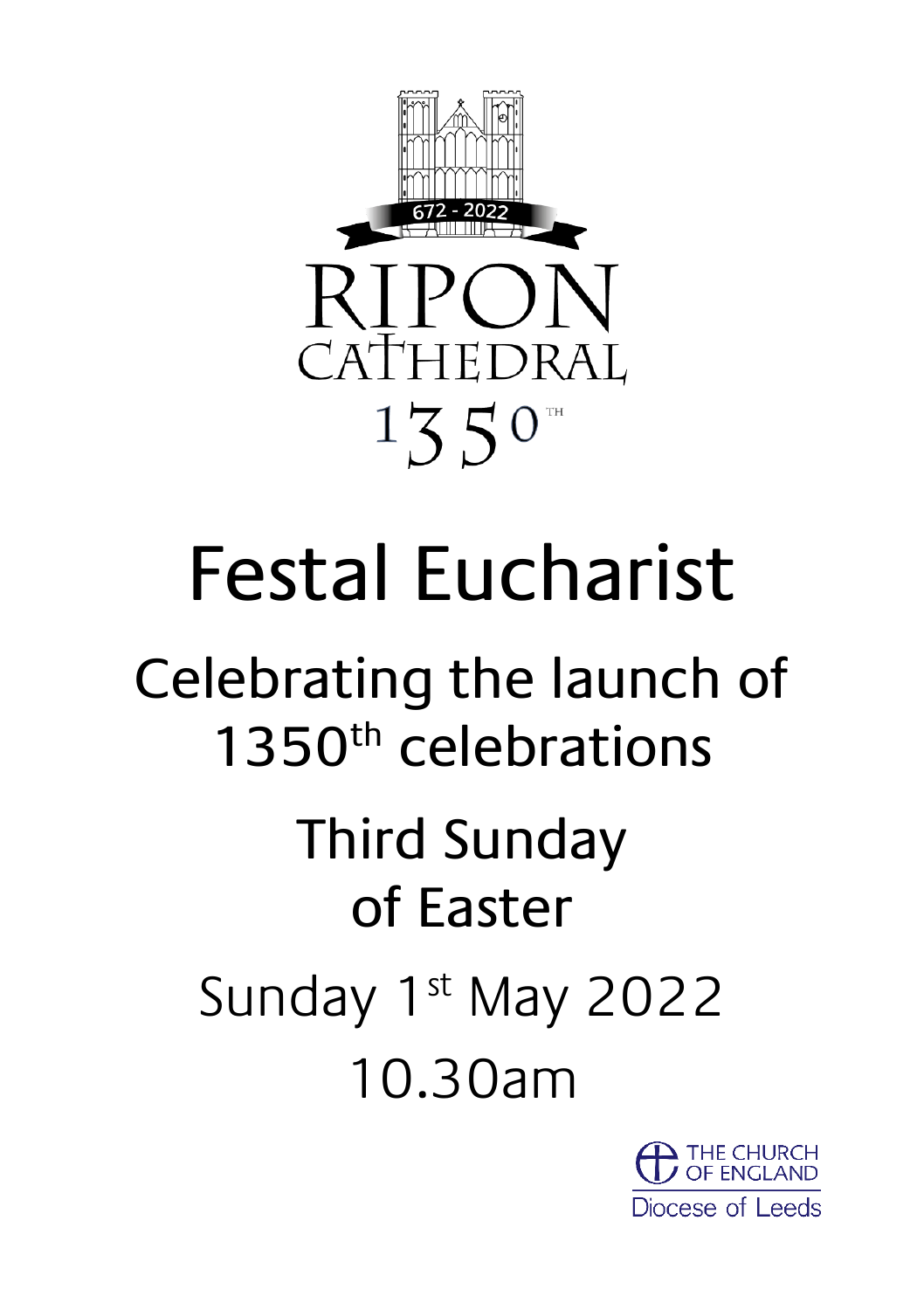#### **Welcome to Ripon Cathedral**

Welcome to Ripon Cathedral for this act of worship. Christian worship has taken place on this site since Wilfrid built the first church here in 672AD. The crypt of that original church still survives and is the oldest part of any English cathedral and regular prayer has taken place there for 1350 years.

#### **Sitting, kneeling, standing**

As human beings, we worship with our bodies as well as through our music and prayers. This order of service invites you to sit, kneel or stand as appropriate. Please see these as merely invitations and adopt the posture you find most comfortable.

#### **About this service**

The President is The Dean, the Very Revd John Dobson DL.

The Preacher is the Bishop of Huddersfield, the Rt Revd Dr Jonathan Gibbs.

The service is sung by the Cathedral Choir and the Mass setting is the *Communion* service in C by John Ireland (1879-1962).

The Cathedral bells are rung by the Ripon Cathedral Guild of Bellringers.

#### **Children at Ripon Cathedral**

Children's church is for primary school aged 6 and above. Little Children's Church for babies and small children. The older group meet in the Library and the younger ones in the rooms beneath the Chapter House. Please ask those who welcomed you for directions.

#### **Coronavirus**

Ripon Cathedral continues to follow the guidance issued by the national church, which is regularly updated to take account of the most recent government advice. **Communion wine has been re-introduced for all through the Common Cup, that is, the Chalice. However, following the guidance, members of the congregation are asked not to intinct, that is 'dip' your wafer in the wine, as this presents a high contamination risk. Please either receive straight from the chalice or not at all, either is valid.**

Large print versions of the Order of Service are available. Please ask those who welcomed you if you would like one.



An induction loop system is also in operation for hearing aid users.

Please switch off your mobile phone before the service begins.

Photography and video/audio recording by members of the congregation is not permitted during the service.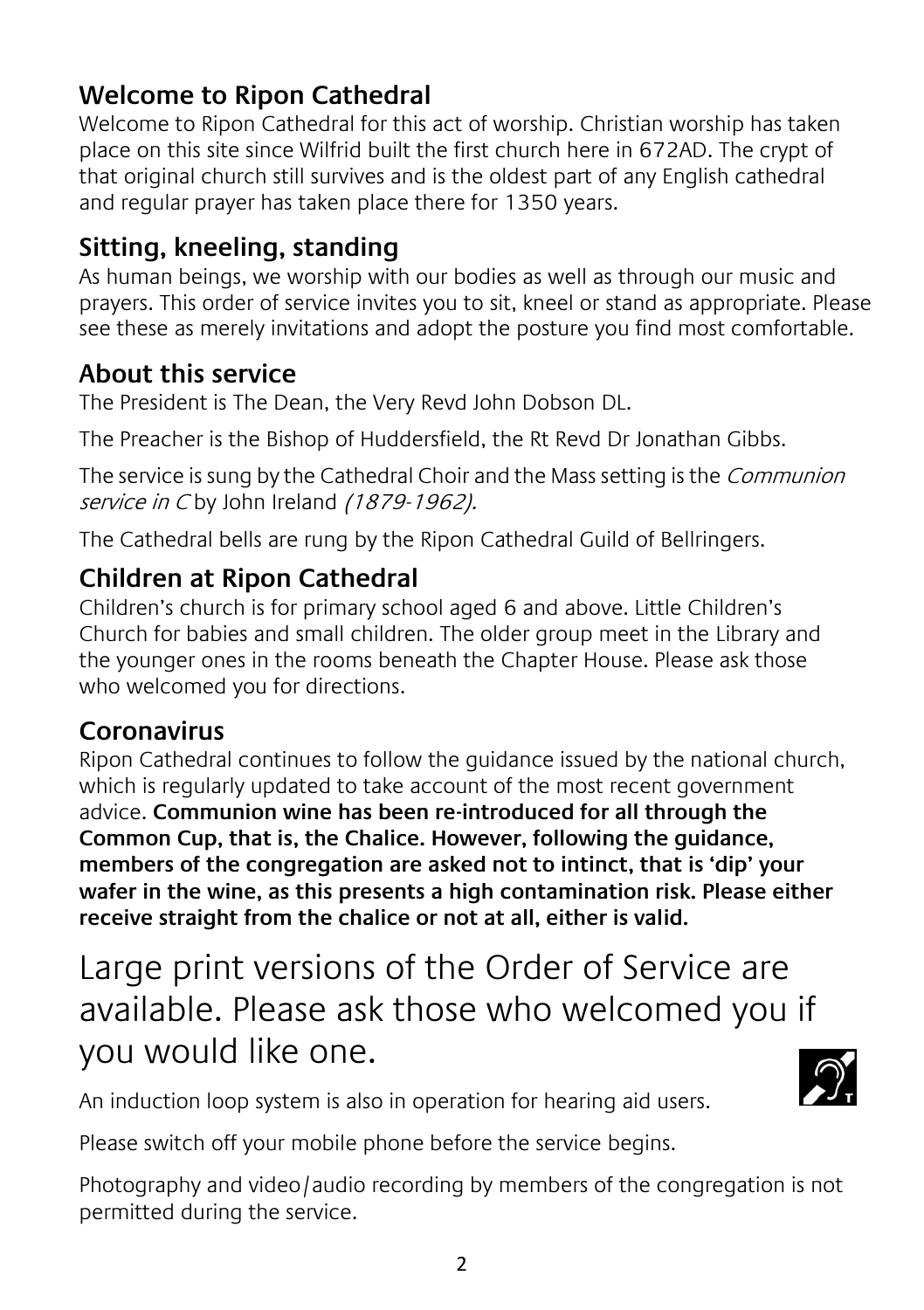#### **Welcome to this Service**

Today is a great day in the life of the Cathedral church of St Peter and St Wilfrid as we take time to meet God in word and sacrament in the midst of the 1350<sup>th</sup> anniversary celebrations. We take time amidst so much activity to worship the God who inspired Wilfrid so many years ago to build the first stone place of worship on this site. The crypt of that first church is still here today and you can visit it after this service.

As this service is streamed across the world, we extend the hand of friendship to those who join us, especially those from other churches dedicated to St Wilfrid who have been invited to join us. We have received particular greetings from members of the church of St Wilfrid's, in Victoria, Australia, who join us today. We have also received greetings from the Archbishop of Utrecht, where Wilfrid's protégé, St. Willibrord, first established a diocese.

Of course, we also continue to celebrate the resurrection of Jesus Christ from the dead. As we journey through this Easter season, we look forward to the fortieth day when the church celebrates Christ's ascension. He commissions his disciples to continue his work and he promises the gift of the Holy Spirit. May we, like Wilfrid in his day, be inspired by the risen Christ to continue his worldtransforming mission and ministry.

#### **Giving to support the work of the Cathedral**

Stewardship of all the gifts that God has given is a part of Christian discipleship. Giving is a part of that, and the support of charities and the church is an important part of that in terms of time, talent and money. We would encourage you in your stewardship, offering the following

easy ways to support the work of the Cathedral:

- use the collection bags or plates;
- use the credit / debit card terminals by the west door;
- for bank transfers Account Name: The Chapter of Ripon Cathedral Sort Code: 40 38 23
- Account Number: 91067737
- use this OR Code:

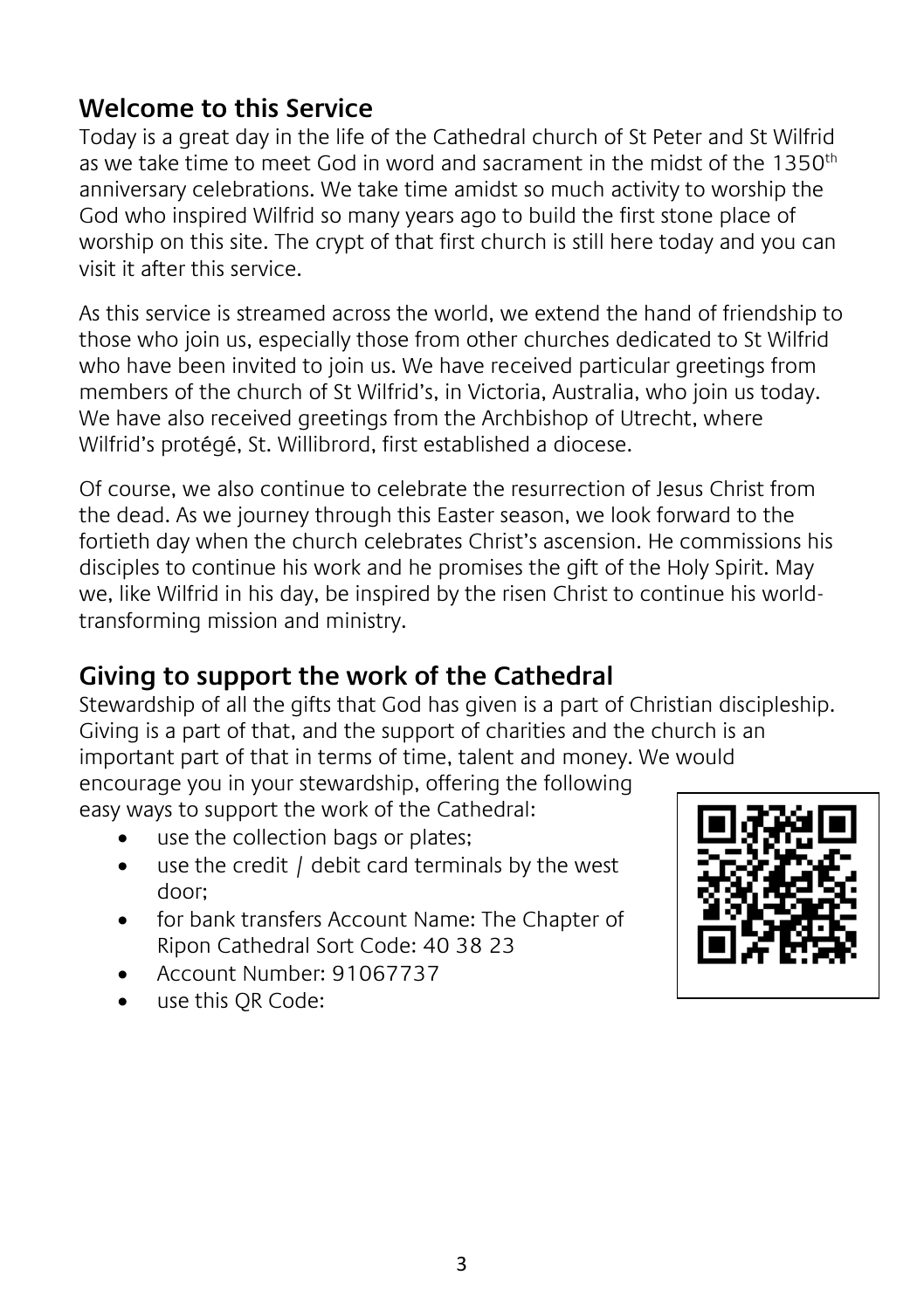Words of welcome are given by a member of the clergy.

## **The Gathering**

#### **Processional Hymn**

Please stand.

**Rejoice! The Lord is King. Your Lord and King adore; mortals, give thanks and sing, and triumph evermore: lift up your heart, lift up your voice; rejoice, again I say, rejoice.**

**Jesus, the Saviour, reigns, the God of truth and love; when he had purged our stains, he took his seat above: lift up your heart, lift up your voice; rejoice, again I say, rejoice.**

**His kingdom cannot fail; he rules o'er earth and heaven; the keys of death and hell are to our Jesus given: lift up your heart, lift up your voice; rejoice, again I say, rejoice.**

**He sits at God's right hand till all his foes submit, and bow to his command, and fall beneath his feet: lift up your heart, lift up your voice; rejoice, again I say, rejoice.**

> NEH 443 Words: Charles Wesley (1707-1788) Music: GOPSAL George Frederic Handel (1685-1759)

The organist improvises until the censing is complete.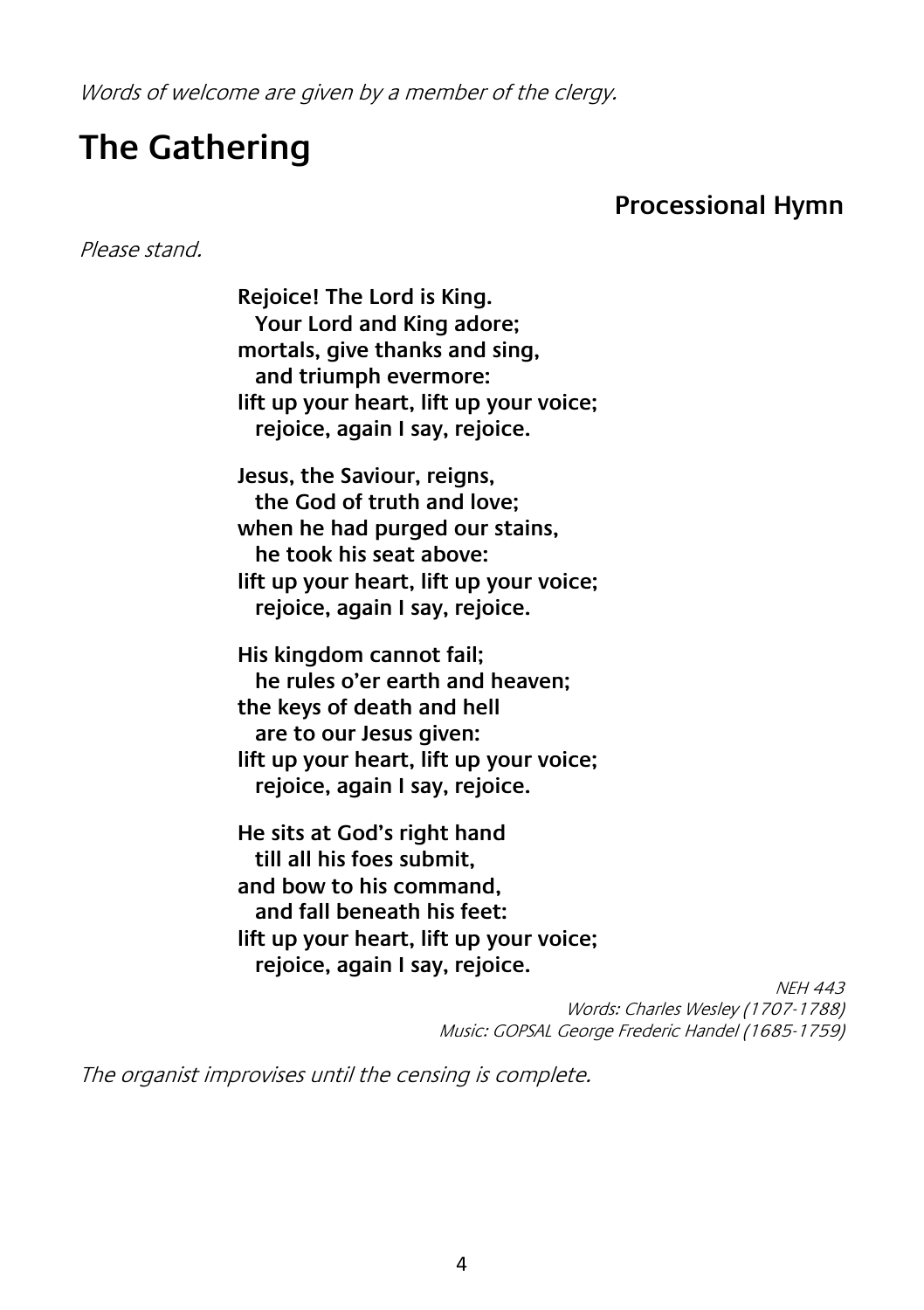#### **The Greeting**

| President<br>All | In the name of the Father,<br>and of the Son,<br>and of the Holy Spirit.<br>Amen.   |
|------------------|-------------------------------------------------------------------------------------|
| President        | Grace, mercy and peace from God our Father<br>and the Lord Jesus Christ be with you |
| All              | and also with you.                                                                  |
| President<br>AII | Alleluia. Christ is risen.<br>He is risen indeed. Alleluia.                         |

The president introduces the service.

#### **Prayer of Preparation**

All **Almighty God, to whom all hearts are open, all desires known, and from whom no secrets are hidden; cleanse the thoughts of our hearts by the inspiration of your Holy Spirit, that we may perfectly love you, and worthily magnify your holy name; through Christ our Lord. Amen.**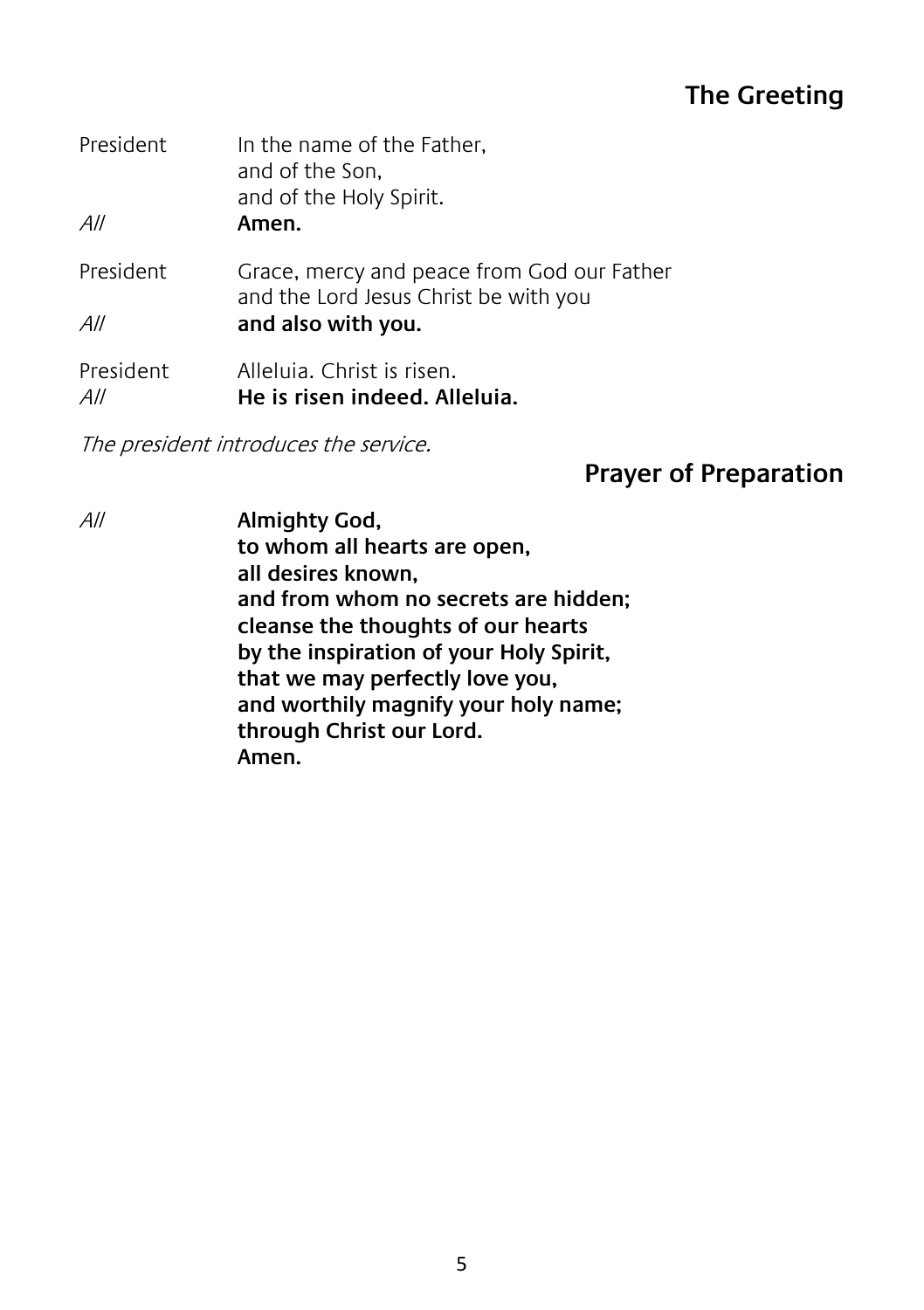### **Prayer of Penitence**

| Deacon    | Christ died to sin once for all, and now he lives to God.<br>Let us renew our resolve to have done with all that is evil<br>and confess our sins in penitence and faith.<br>cf Romans 6.10                                               |
|-----------|------------------------------------------------------------------------------------------------------------------------------------------------------------------------------------------------------------------------------------------|
| President | Like Mary at the empty tomb,<br>we fail to grasp the wonder of your presence.<br>Lord, have mercy.                                                                                                                                       |
| All       | Lord, have mercy.                                                                                                                                                                                                                        |
| President | Like the disciples behind locked doors,<br>we are afraid to be seen as your followers.<br>Christ, have mercy.                                                                                                                            |
| All       | Christ, have mercy.                                                                                                                                                                                                                      |
| President | Like Thomas in the upper room,<br>we are slow to believe.<br>Lord, have mercy.                                                                                                                                                           |
| All       | Lord, have mercy.                                                                                                                                                                                                                        |
|           | <b>The Absolution</b>                                                                                                                                                                                                                    |
| President | Almighty God, who forgives all who truly repent,<br>have mercy upon you,<br>pardon and deliver you from all your sins,<br>confirm and strengthen you in all goodness,<br>and keep you in life eternal;<br>through Jesus Christ our Lord. |
| All       | Amen.                                                                                                                                                                                                                                    |
|           | Gloria in excelsis                                                                                                                                                                                                                       |
| Choir     | Glory be to God on high<br>And in earth peace, goodwill towards men,                                                                                                                                                                     |
|           | We praise thee, we bless thee,<br>we worship thee, we glorify thee,<br>we give thanks to thee, for thy great glory<br>O Lord God, heavenly King, God the Father Almighty.                                                                |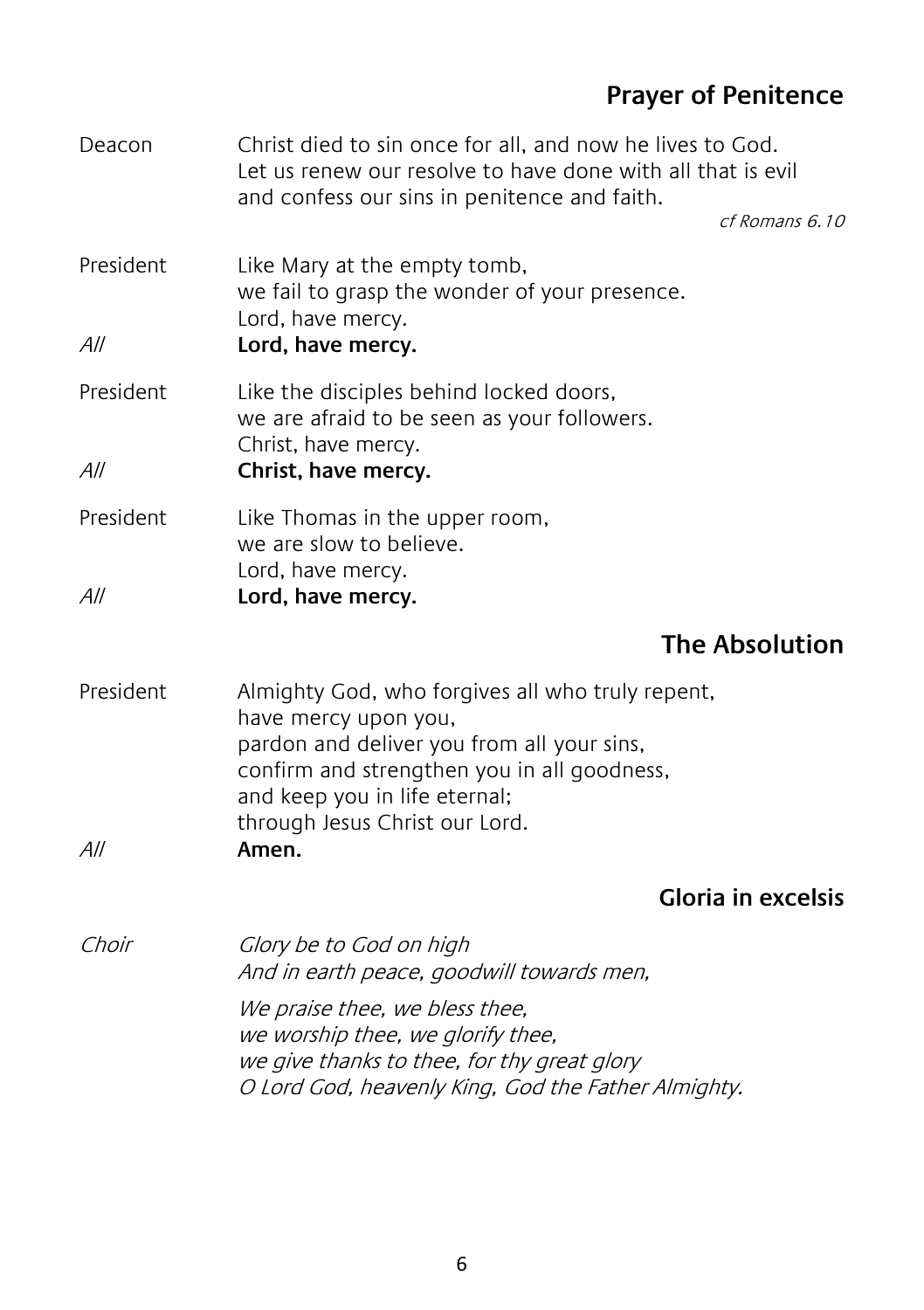O Lord, the only-begotten Son, Jesu Christ; O Lord God, Lamb of God, Son of the Father, that takest away the sins of the world, have mercy upon us. Thou that takest away the sins of the world, have mercy upon us. Thou that takest away the sins of the world, receive our prayer. Thou that sittest at the right hand of God the Father, have mercy upon us. For thou only art holy; thou only art the Lord; thou only, O Christ, with the Holy Ghost, art most high in the glory of God the Father. Amen. **The Collect**

President Let us pray.

Almighty Father, who in your great mercy gladdened the disciples with the sight of the risen Lord: give us such knowledge of his presence with us, that we may be strengthened and sustained by his risen life and serve you continually in righteousness and truth; through Jesus Christ your Son our Lord, who is alive and reigns with you, in the unity of the Holy Spirit, one God, now and for ever. All **Amen.**

Please sit.

## **The Liturgy of the Word**

#### **New Testament Reading**

A reading from the Acts of the Apostles.

Saul, still breathing threats and murder against the disciples of the Lord, went to the high priest and asked him for letters to the synagogues at Damascus, so that if he found any who belonged to the Way, men or women, he might bring them bound to Jerusalem. Now as he was going along and approaching Damascus, suddenly a light from heaven flashed around him. He fell to the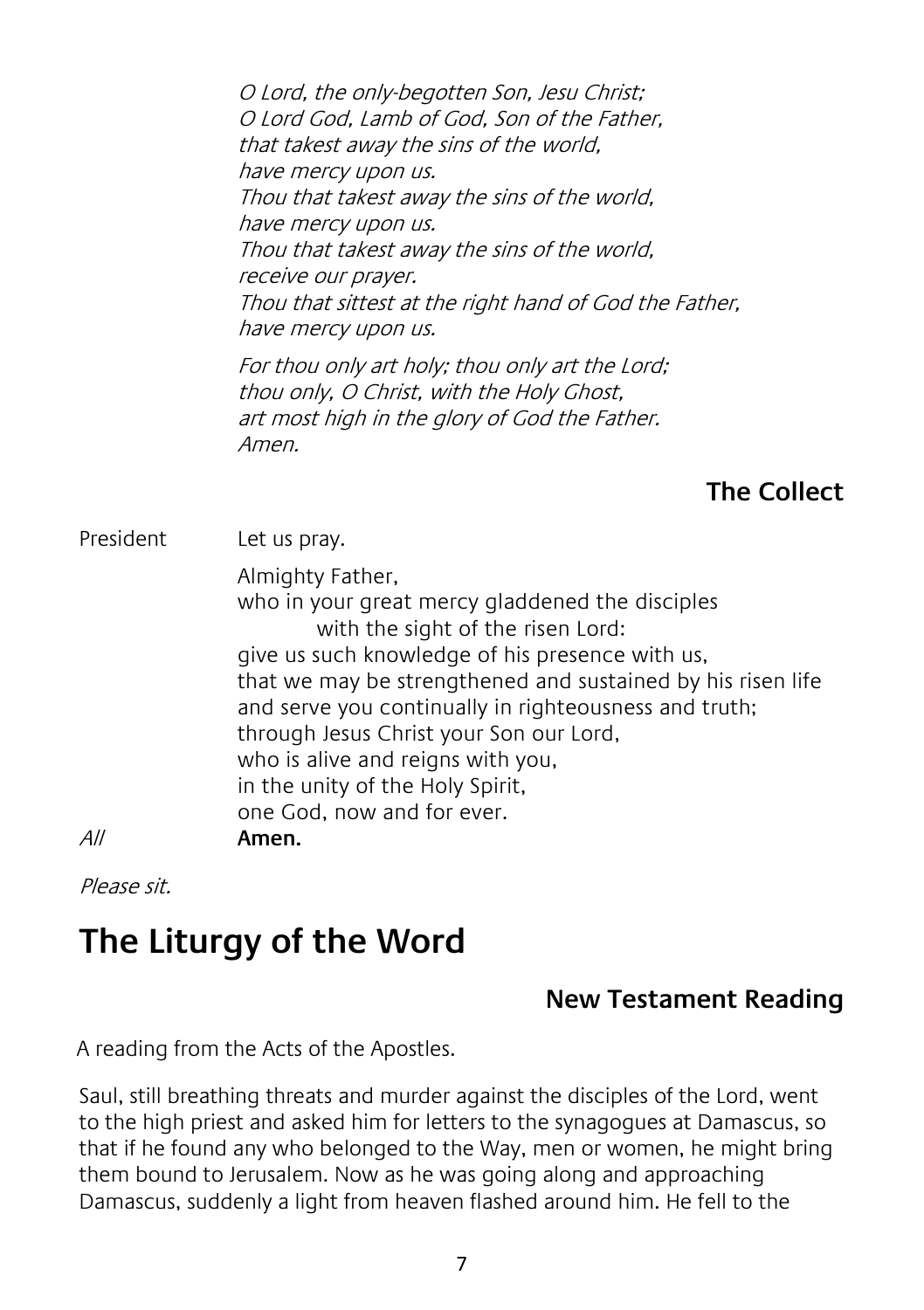ground and heard a voice saying to him, 'Saul, Saul, why do you persecute me?' He asked, 'Who are you, Lord?' The reply came, 'I am Jesus, whom you are persecuting. But get up and enter the city, and you will be told what you are to do.

Acts 9.1-6

Reader This is the word of the Lord. All **Thanks be to God.**

Please stand.

#### **Gradual Hymn**

**There's a wideness in God's mercy Like the wideness of the sea; there's a kindness in his justice which is more than liberty. There is no place where earth's sorrows are more felt than up in heaven; there is no place where earth's failings have such kindly judgement given.**

**For the love of God is broader than the measure of our mind; and the heart of the Eternal is most wonderfully kind. But we make his love too narrow by false limits of our own; and we magnify his strictness with a zeal he will not own.**

**There is plentiful redemption in the blood that has been shed; there is joy for all the members in the sorrows of the Head. There is grace enough for thousands of new worlds as great as this; there is room for fresh creations in that upper home of bliss.**

**If our love were but more simple, we should take him at his word; and our lives would be all gladness in the joy of Christ our Lord.** AM 707

Words: F. W. Faber (1814-1863) Music: CORVEDALE Maurice Bevan (1921-2006)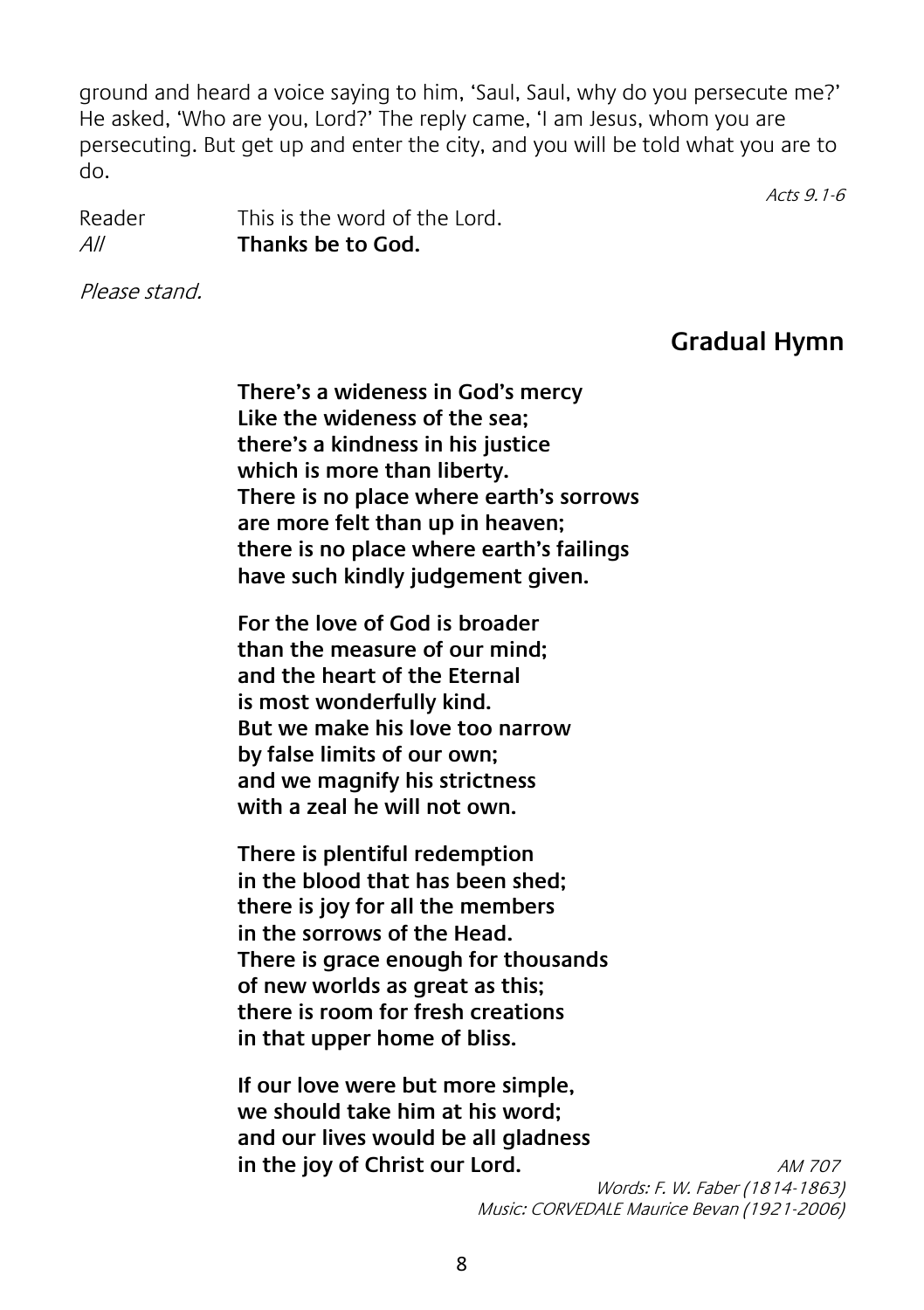Deacon Hear the Gospel of our Lord Jesus Christ, according to John.<br>All Clory to you, O Lord Glory to you, O Lord.

Jesus showed himself again to the disciples by the Sea of Tiberias; and he showed himself in this way. Gathered there together were Simon Peter, Thomas called the Twin, Nathanael of Cana in Galilee, the sons of Zebedee, and two others of his disciples. Simon Peter said to them, 'I am going fishing.' They said to him, 'We will go with you.' They went out and got into the boat, but that night they caught nothing. Just after daybreak, Jesus stood on the beach; but the disciples did not know that it was Jesus. Jesus said to them, 'Children, you have no fish, have you?' They answered him, 'No.' He said to them, 'Cast the net to the right side of the boat, and you will find some.' So they cast it, and now they were not able to haul it in because there were so many fish. That disciple whom Jesus loved said to Peter, 'It is the Lord!' When Simon Peter heard that it was the Lord, he put on some clothes, for he was naked, and jumped into the lake. But the other disciples came in the boat, dragging the net full of fish, for they were not far from the land, only about a hundred yards off. When they had gone ashore, they saw a charcoal fire there, with fish on it, and bread. Jesus said to them, 'Bring some of the fish that you have just caught.' So Simon Peter went aboard and hauled the net ashore, full of large fish, a hundred and fifty-three of them; and though there were so many, the net was not torn. Jesus said to them, 'Come and have breakfast.' Now none of the disciples dared to ask him, 'Who are you?' because they knew it was the Lord. Jesus came and took the bread and gave it to them, and did the same with the fish. This was now the third time that Jesus appeared to the disciples after he was raised from the dead. When they had finished breakfast, Jesus said to Simon Peter, 'Simon son of John, do you love me more than these?' He said to him, 'Yes, Lord; you know that I love you.' Jesus said to him, 'Feed my lambs.' A second time he said to him, 'Simon son of John, do you love me?' He said to him, 'Yes, Lord; you know that I love you.' Jesus said to him, 'Tend my sheep.' He said to him the third time, 'Simon son of John, do you love me?' Peter felt hurt because he said to him the third time, 'Do you love me?' And he said to him, 'Lord, you know everything; you know that I love you.' Jesus said to him, 'Feed my sheep. Very truly, I tell you, when you were younger, you used to fasten your own belt and go wherever you wished. But when you grow old, you will stretch out your hands, and someone else will fasten a belt around you and take you where you do not wish to go.' He said this to indicate the kind of death by which he would glorify God. After this he said to him, 'Follow me.'

 $John 21 1-19$ 

Deacon This is the Gospel of the Lord. All **Praise to you, O Christ.**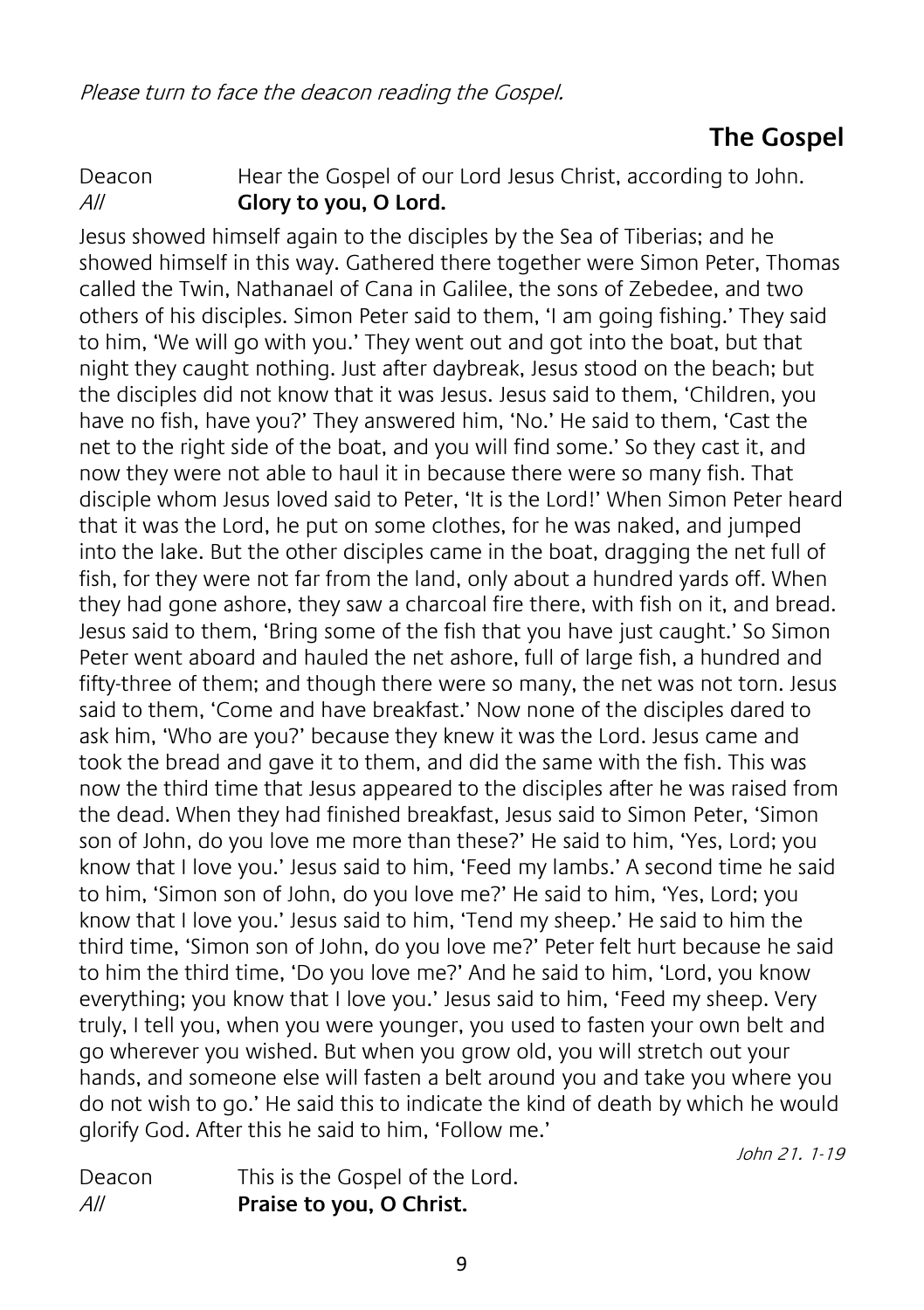The organist improvises as the gospel party returns.

#### **The Sermon**

Please sit at the invitation of the preacher.

After the sermon, please stand with the president.

#### **The Creed**

| President | Let us affirm our common faith in Jesus Christ the Son of God.                                                                                                                                                                                                                                                                                                                                                                                                                                                                                                                                                                                                                                                                                                |  |  |  |
|-----------|---------------------------------------------------------------------------------------------------------------------------------------------------------------------------------------------------------------------------------------------------------------------------------------------------------------------------------------------------------------------------------------------------------------------------------------------------------------------------------------------------------------------------------------------------------------------------------------------------------------------------------------------------------------------------------------------------------------------------------------------------------------|--|--|--|
| All       | We believe in one God,<br>the Father, the Almighty,<br>maker of heaven and earth,<br>of all that is, seen and unseen.                                                                                                                                                                                                                                                                                                                                                                                                                                                                                                                                                                                                                                         |  |  |  |
|           | We believe in one Lord, Jesus Christ,<br>the only Son of God,<br>eternally begotten of the Father,<br>God from God, Light from Light,<br>true God from true God,<br>begotten, not made,<br>of one Being with the Father;<br>through him all things were made.<br>For us and for our salvation he came down from heaven,<br>was incarnate from the Holy Spirit and the Virgin Mary<br>and was made man.<br>For our sake he was crucified under Pontius Pilate:<br>he suffered death and was buried.<br>On the third day he rose again<br>in accordance with the Scriptures;<br>he ascended into heaven<br>and is seated at the right hand of the Father.<br>He will come again in glory to judge the living and the dead,<br>and his kingdom will have no end. |  |  |  |
|           | We believe in the Holy Spirit, the Lord, the giver of life,<br>who proceeds from the Father and the Son,<br>who with the Father and the Son is worshipped and glorified,<br>who has spoken through the prophets.<br>We believe in one holy catholic and apostolic Church.<br>We acknowledge one baptism for the forgiveness of sins.<br>We look for the resurrection of the dead,<br>and the life of the world to come. Amen.                                                                                                                                                                                                                                                                                                                                 |  |  |  |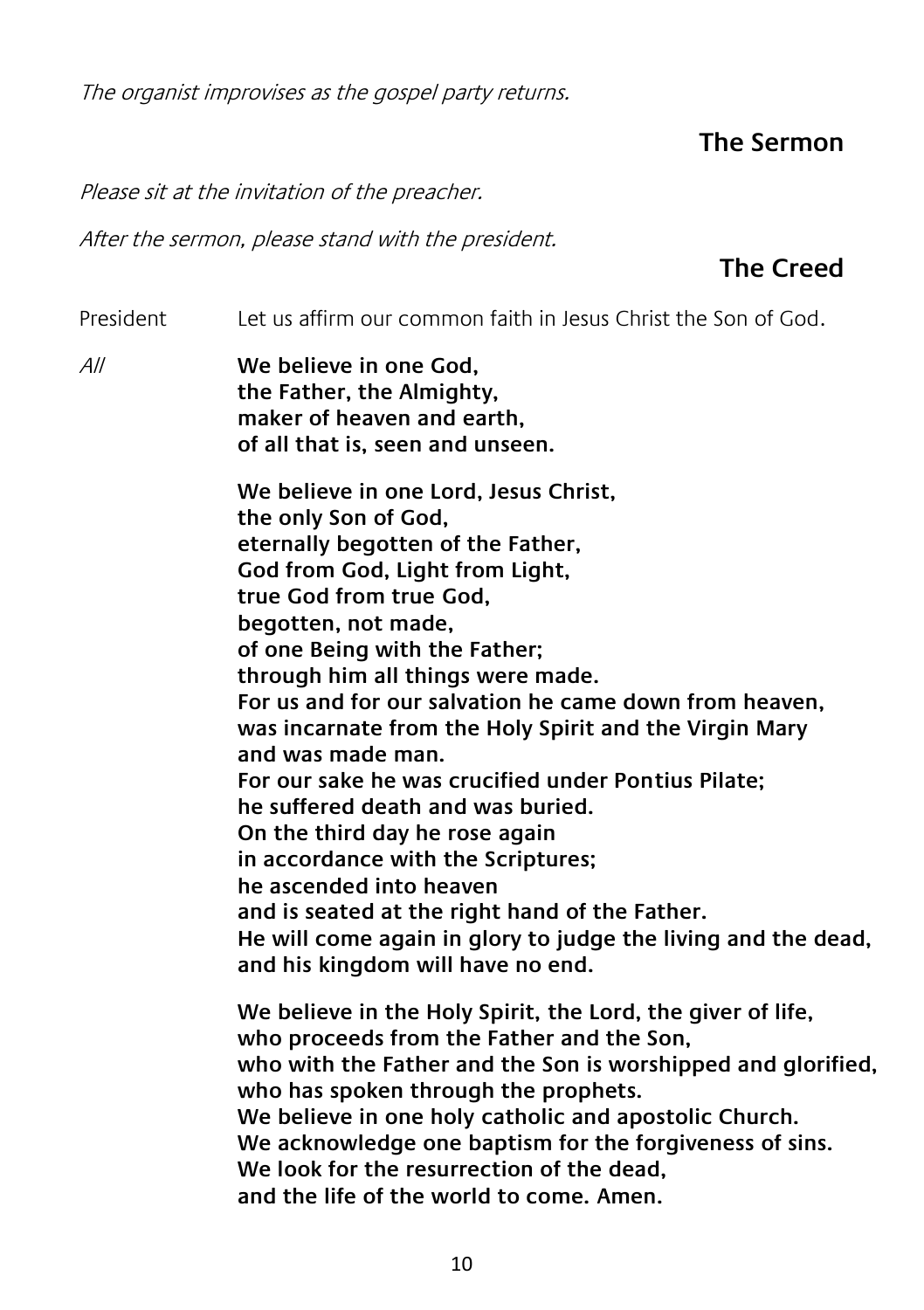## **Prayers of Intercession**

| President          | As this Cathedral has known God's faithfulness for 1350 years,<br>we pray for God's faithfulness to be known in the world.                                                                                                                                                                                                                                                                                                            |  |  |
|--------------------|---------------------------------------------------------------------------------------------------------------------------------------------------------------------------------------------------------------------------------------------------------------------------------------------------------------------------------------------------------------------------------------------------------------------------------------|--|--|
| Please sit.        |                                                                                                                                                                                                                                                                                                                                                                                                                                       |  |  |
| Intercessor        | Lord God, as these stones bear witness to your faithfulness,<br>we pray that you would lead us out from this place<br>in faithful mission and ministry.                                                                                                                                                                                                                                                                               |  |  |
| All                | Christ our cornerstone<br>make us your living stones.                                                                                                                                                                                                                                                                                                                                                                                 |  |  |
| Intercessor        | Lord God, you have been the rock<br>upon which many have built their faith.<br>We pray for those who believe today<br>and those who continue to seek you through us.<br>Christ our cornerstone<br>make us your living stones.                                                                                                                                                                                                         |  |  |
| Intercessor<br>All | Lord God, Christ faced those who would stone him,<br>Inspire and protect those who are persecuted for their faith today<br>and help inspire us to support them with prayer,<br>Christ our cornerstone<br>make us your living stones.                                                                                                                                                                                                  |  |  |
| Intercessor        | Lord God, Christ spoke of seed falling on stony ground,<br>We pray for those who find their lives today on stony ground,<br>through fear, worry or sickness.<br>Help us to be their support.<br>Christ our cornerstone                                                                                                                                                                                                                |  |  |
| All                | make us your living stones.                                                                                                                                                                                                                                                                                                                                                                                                           |  |  |
| Intercessor        | Lord God, Christ is the cornerstone of the Christian faith<br>May we be built in that faith and in relationship to Christ.<br>Christ our cornerstone                                                                                                                                                                                                                                                                                  |  |  |
| All                | make us your living stones.                                                                                                                                                                                                                                                                                                                                                                                                           |  |  |
| President          | Gracious God.<br>as we celebrate the 1350 <sup>th</sup> anniversary of Ripon's Anglo-Saxon crypt,<br>we give you thanks for its ancient stones which bear witness to<br>your faithfulness to us in every generation.<br>As Wilfrid, holy and bold, built up your Church in his day,<br>so may we now, in and through this Cathedral,<br>bear witness to the inclusive good news of your kingdom<br>for this city, diocese and region. |  |  |
| All                | Amen.                                                                                                                                                                                                                                                                                                                                                                                                                                 |  |  |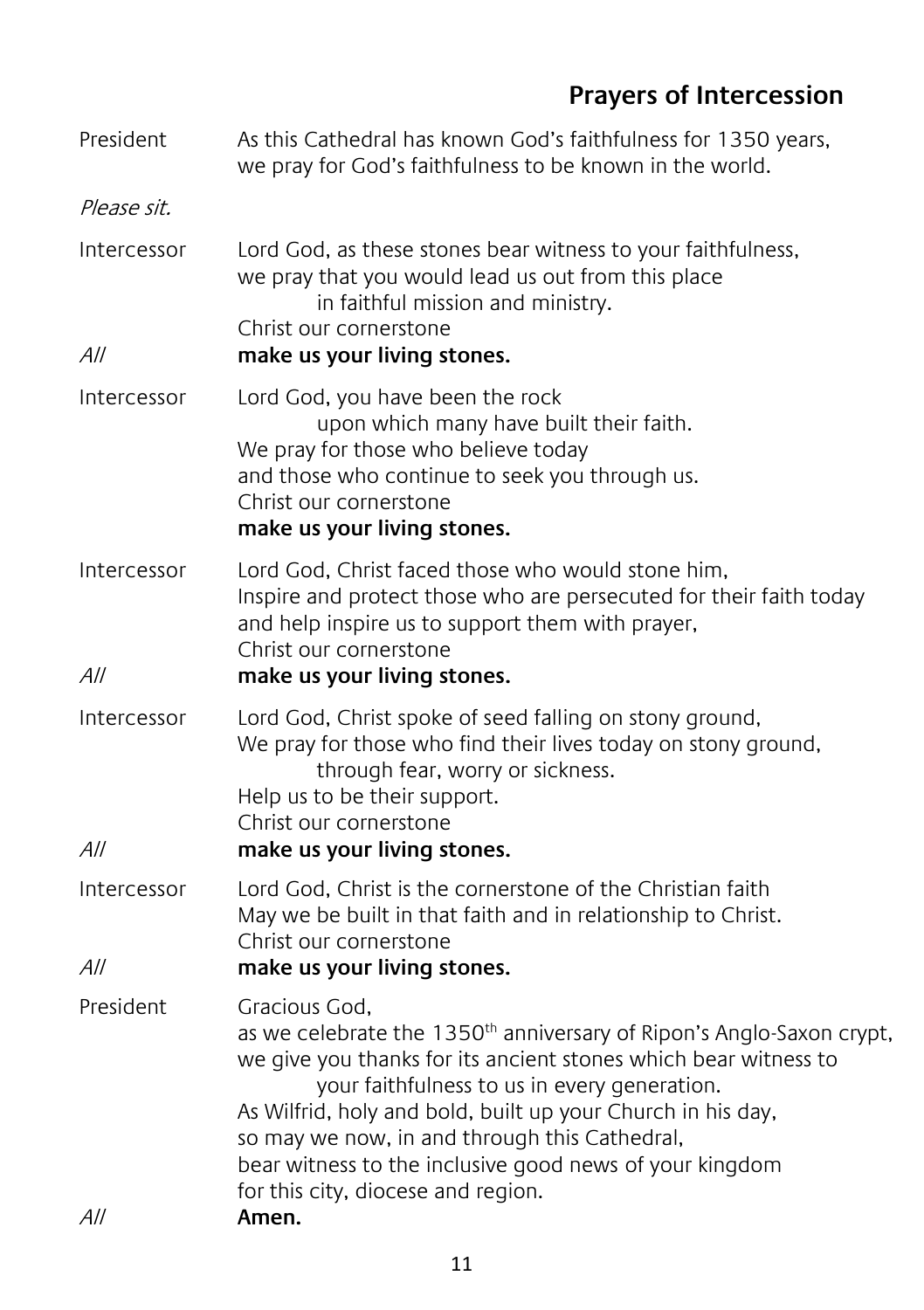Please stand.

### **The Liturgy of the Sacrament**

#### **The Peace**

| President | The risen Christ came and stood among his disciples<br>and said, 'Peace be with you.'<br>Then were they glad when they saw the Lord.<br>Alleluia! |
|-----------|---------------------------------------------------------------------------------------------------------------------------------------------------|
| All       | The peace of the Lord be always with you.<br>And also with you.<br>Alleluia!                                                                      |
| Deacon    | Let us offer one another a sign of peace.                                                                                                         |

We exchange warm greetings with those nearest us.

#### **Preparation of the Altar**

The table is prepared, the bread and wine are placed on it.

#### **Offertory Hymn**

The collection is taken during this hymn.

**To the name that brings salvation praise and honour let us pay, which for many a generation hid in God's foreknowledge lay, but to every tongue and nation Holy Church proclaims today.**

**Jesus—be that name our treasure, name beyond that words can tell; name of gladness, name of pleasure, ear and heart delighting well; name of sweetness, passing measure, freeing souls from sin's dark spell.**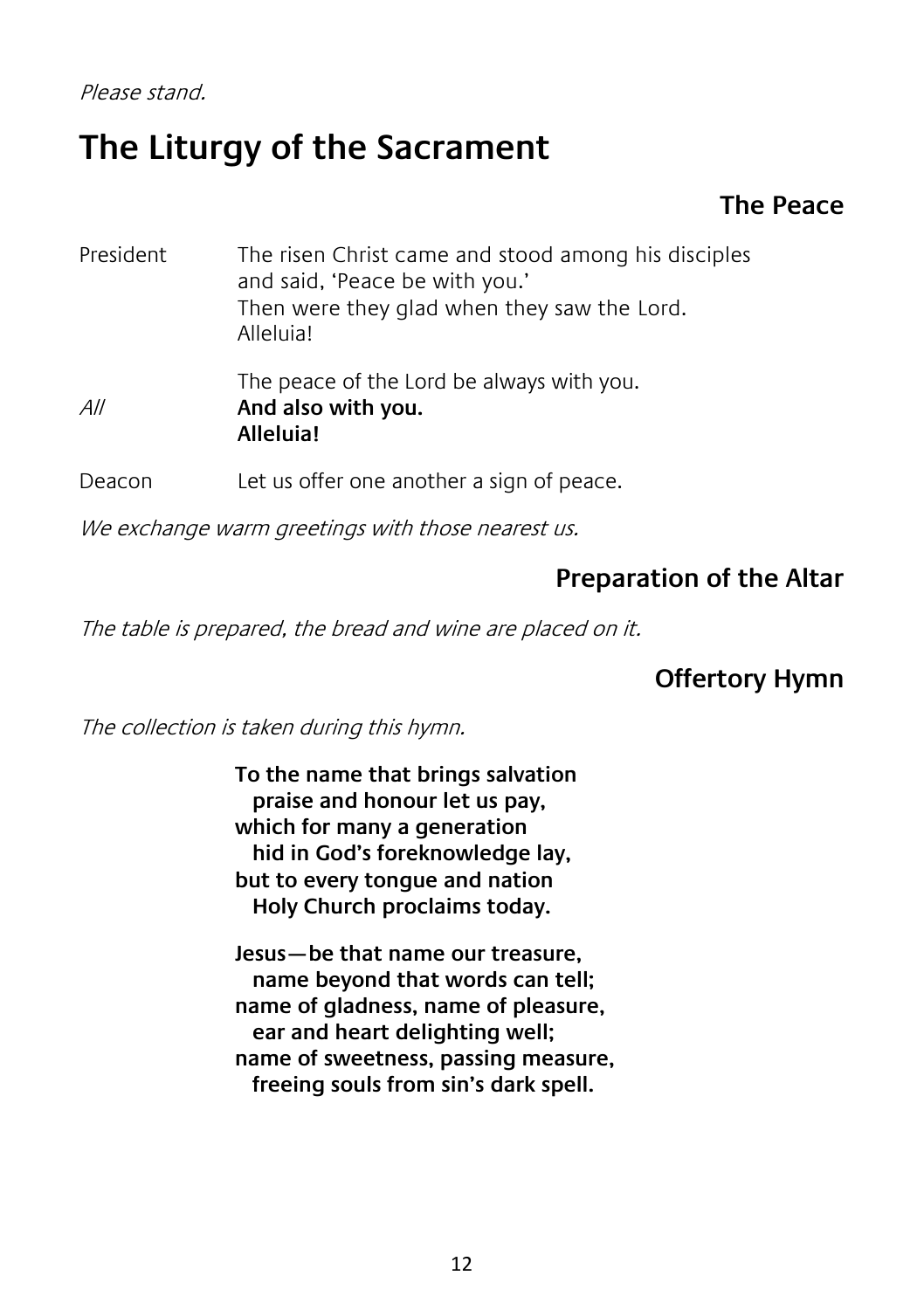**Name that calls for adoration, name that speaks of victory, name for grateful meditation in the vale of misery, name for loving veneration by the citizens on high.**

**Name that whosoever preaches makes sweet music to the ear; who in prayer this name beseeches finds divinest comfort near; joyful then the heart that reaches to embrace that name so dear.**

**Name by hard-won right exalted over every other name; and when man was sore assaulted put the enemy to shame: strength to them that else had halted, sight to blind, and health to lame.**

**Jesu, we thy name adoring, long to see thee as thou art: of thy clemency imploring so to write it in our heart, that hereafter, upward soaring, we with angels may have part.**

**Where thou reignest with the Father, thou the everlasting Son, where with the eternal Spirit, threefold God, yet ever One, may our eyes behold thy splendour when our earthly course is done. Amen.**

NEH 470 Words: Latin c. 15<sup>th</sup> century tr. J. M. Neale (1816-1866) Music: ORIEL tune as set to Pange lingua in C. Ett's Cantica Sacra Munich 1840

Please remain standing as the censing is completed.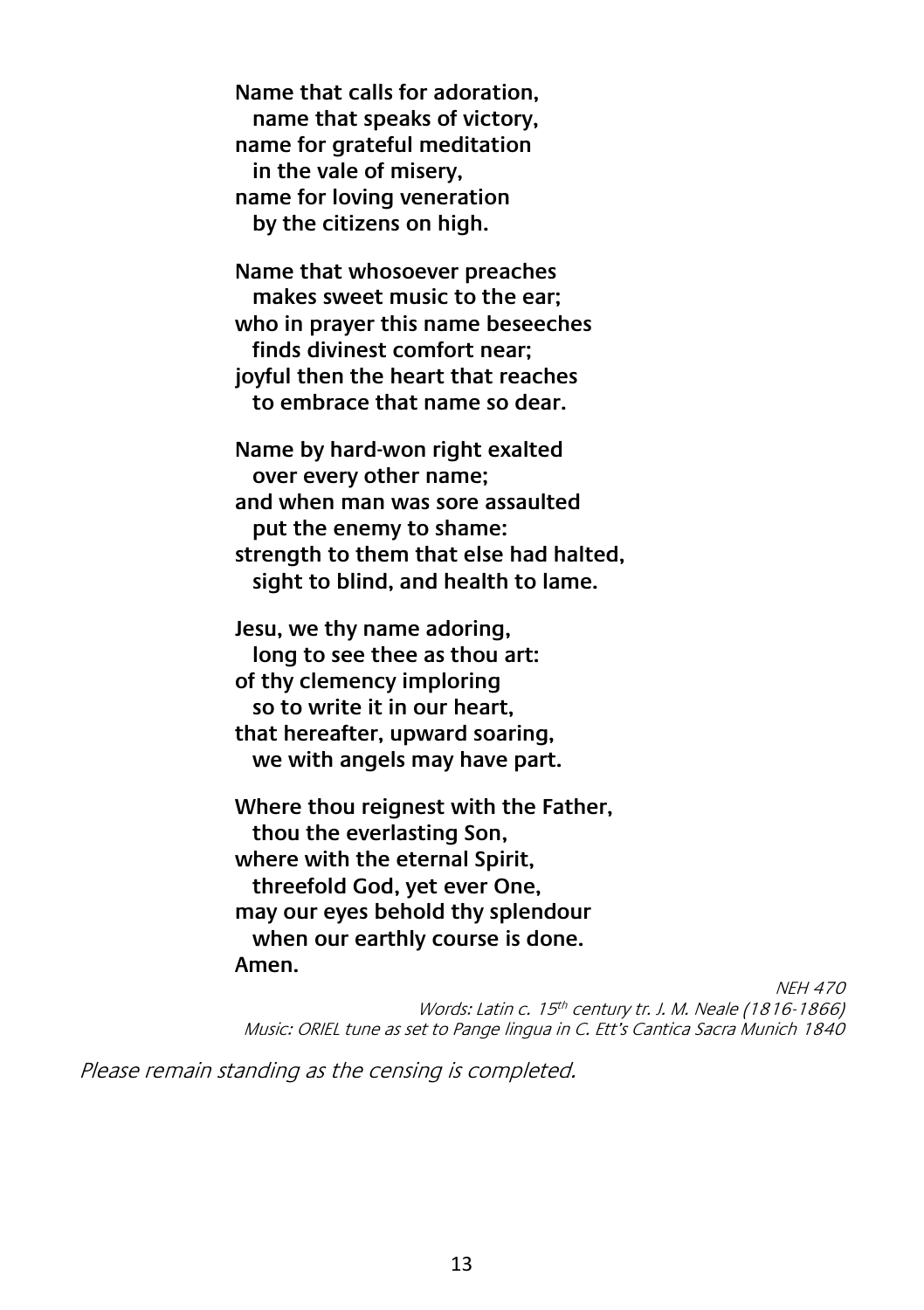#### **Taking of the Bread and Wine**

President Risen Lord Jesus Christ, we believe you, and all we have heard is true. When you break bread may we recognize you as the fire that burns within us, that we may bring light to your world. All **Amen.**

#### **The Eucharistic Prayer**

| President | The Lord be with you.                                                                                                                                                                                                                                                                                                                                                                                                                                                                                                                                                                                                                                                                               |  |  |
|-----------|-----------------------------------------------------------------------------------------------------------------------------------------------------------------------------------------------------------------------------------------------------------------------------------------------------------------------------------------------------------------------------------------------------------------------------------------------------------------------------------------------------------------------------------------------------------------------------------------------------------------------------------------------------------------------------------------------------|--|--|
| All       | And also with you.                                                                                                                                                                                                                                                                                                                                                                                                                                                                                                                                                                                                                                                                                  |  |  |
| President | Lift up your hearts.                                                                                                                                                                                                                                                                                                                                                                                                                                                                                                                                                                                                                                                                                |  |  |
| All       | We lift them to the Lord.                                                                                                                                                                                                                                                                                                                                                                                                                                                                                                                                                                                                                                                                           |  |  |
| President | Let us give thanks to the Lord our God.                                                                                                                                                                                                                                                                                                                                                                                                                                                                                                                                                                                                                                                             |  |  |
| All       | It is right to give thanks and praise.                                                                                                                                                                                                                                                                                                                                                                                                                                                                                                                                                                                                                                                              |  |  |
| President | It is indeed right, our duty and our joy,<br>always and everywhere to give you thanks,<br>almighty and eternal Father,<br>and in these days of Easter<br>to celebrate with joyful hearts<br>the memory of your wonderful works.<br>For by the mystery of his passion<br>Jesus Christ, your risen Son,<br>has conquered the powers of death and hell<br>and restored in men and women the image of your glory.<br>He has placed them once more in paradise<br>and opened to them the gate of life eternal.<br>And so, in the joy of this Passover,<br>earth and heaven resound with gladness,<br>while angels and archangels and the powers of all creation<br>sing for ever the hymn of your glory. |  |  |
| Choir     | Holy, holy, holy, Lord God of hosts,<br>heaven and earth are full of thy glory.<br>Glory be to thee, O Lord most high.<br>Blessed is he that cometh in the name of the Lord.<br>Hosanna in the highest.                                                                                                                                                                                                                                                                                                                                                                                                                                                                                             |  |  |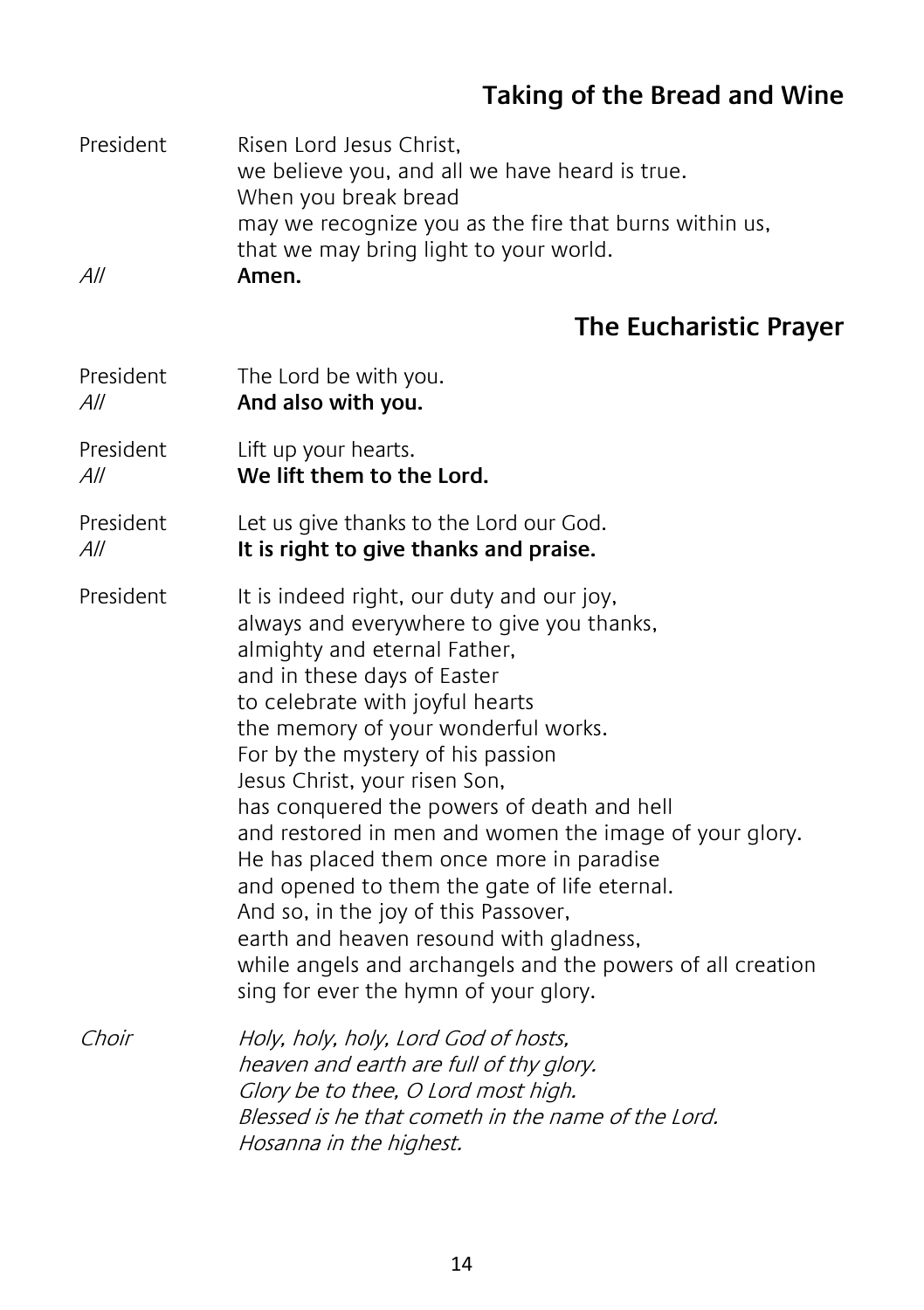|               | We praise and bless you, loving Father,<br>through Jesus Christ our Lord;<br>and as we obey his command, send your Holy Spirit,<br>that broken bread and wine outpoured<br>may be for us the body and blood of your dear Son.                                                                                 |
|---------------|---------------------------------------------------------------------------------------------------------------------------------------------------------------------------------------------------------------------------------------------------------------------------------------------------------------|
|               | On the night before he died he had supper with his friends<br>and, taking bread, he praised you.<br>He broke the bread, gave it to them and said:<br>Take, eat; this is my body which is given for you;<br>do this in remembrance of me.                                                                      |
|               | When supper was ended he took the cup of wine.<br>Again he praised you, gave it to them and said:<br>Drink this, all of you;<br>this is my blood of the new covenant,<br>which is shed for you and for many<br>for the forgiveness of sins.<br>Do this, as often as you drink it, in remembrance of me.       |
|               | So Father, we remember all that Jesus did,<br>in him we plead with confidence his sacrifice<br>made once for all upon the cross.<br>Bringing before you the bread of life and cup of salvation,<br>we proclaim his death and resurrection until he comes in glory.                                            |
| Deacon<br>All | Christ is the bread of life:<br>When we eat this bread and drink this cup,<br>we proclaim your death, Lord Jesus,<br>until you come in glory.                                                                                                                                                                 |
| President     | Lord of all life, help us to work together for that day<br>when your kingdom comes<br>and justice and mercy<br>will be seen in all the earth.                                                                                                                                                                 |
| All           | Look with favour on your people, gather us in your loving arms<br>and bring us with all the saints to feast at your table in heaven.<br>Through Christ, and with Christ and in Christ,<br>in the unity of the Holy Spirit,<br>all honour and glory are yours, O loving Father,<br>for ever and ever.<br>Amen. |

Please sit.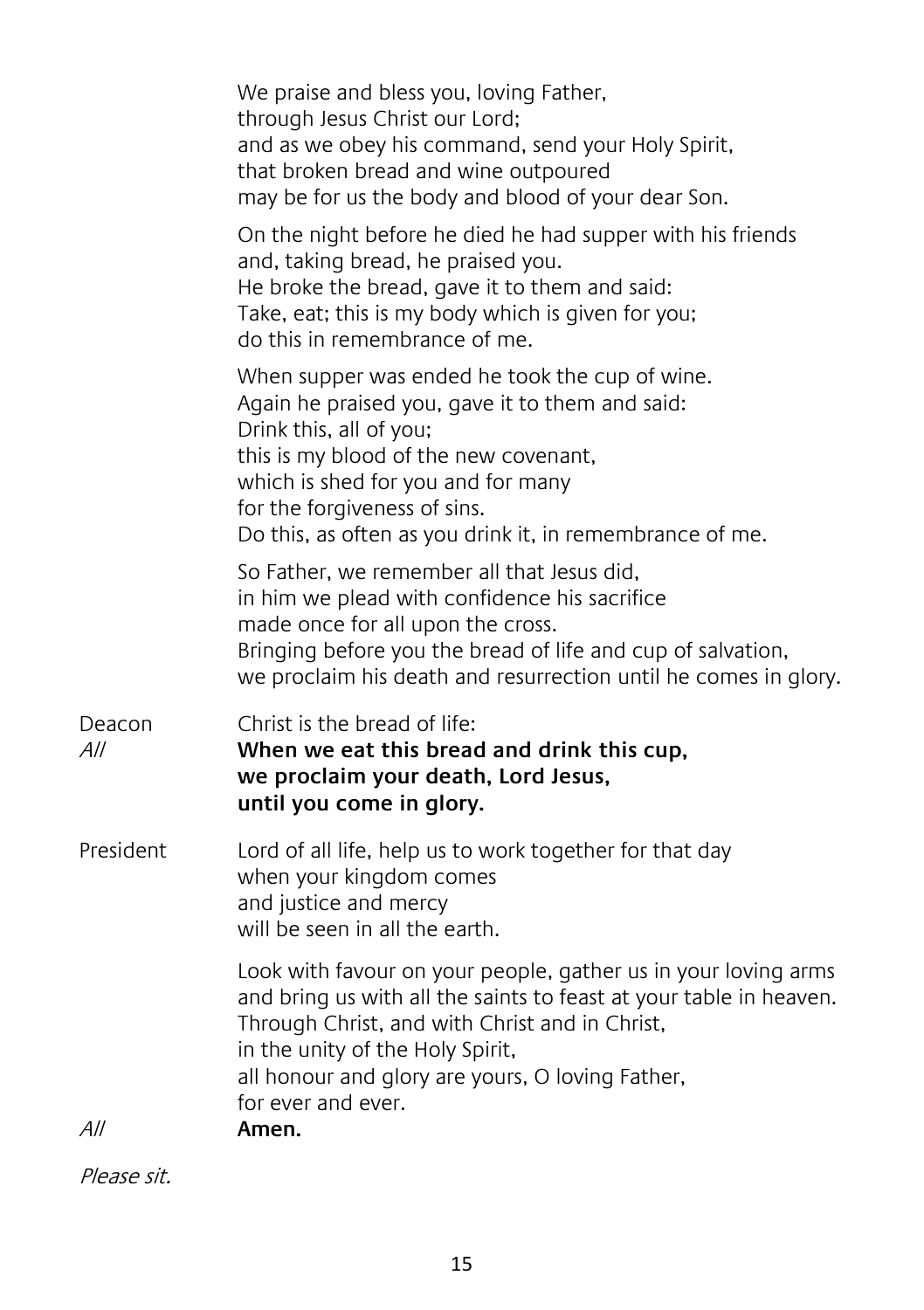#### **The Lord's Prayer**

- President Rejoicing in God's new creation let us pray with confidence as our Saviour has taught us.
- All **Our Father, who art in heaven, hallowed be thy name; thy kingdom come; thy will be done; on earth as it is in heaven. Give us this day our daily bread. And forgive us our trespasses, as we forgive those who trespass against us. And lead us not into temptation; but deliver us from evil. For thine is the kingdom, the power and the glory, for ever and ever. Amen.**

#### **The Breaking of the Bread**

President We break this bread to share in the body of Christ. All **Though we are many, we are one body, because we all share in one bread.**

#### **The Giving of Communion**

President Draw near with faith. Receive the body of our Lord Jesus Christ which he gave for you, and his blood which he shed for you. Eat and drink in remembrance that he died for you, and feed on him in your hearts by faith with thanksgiving.

We welcome communicants of all denominations to receive holy communion. If you are not a communicant and would like to receive God's blessing, please come with this service sheet in your hand. Please move as directed. If you require a gluten-free wafer, please indicate this to the minister.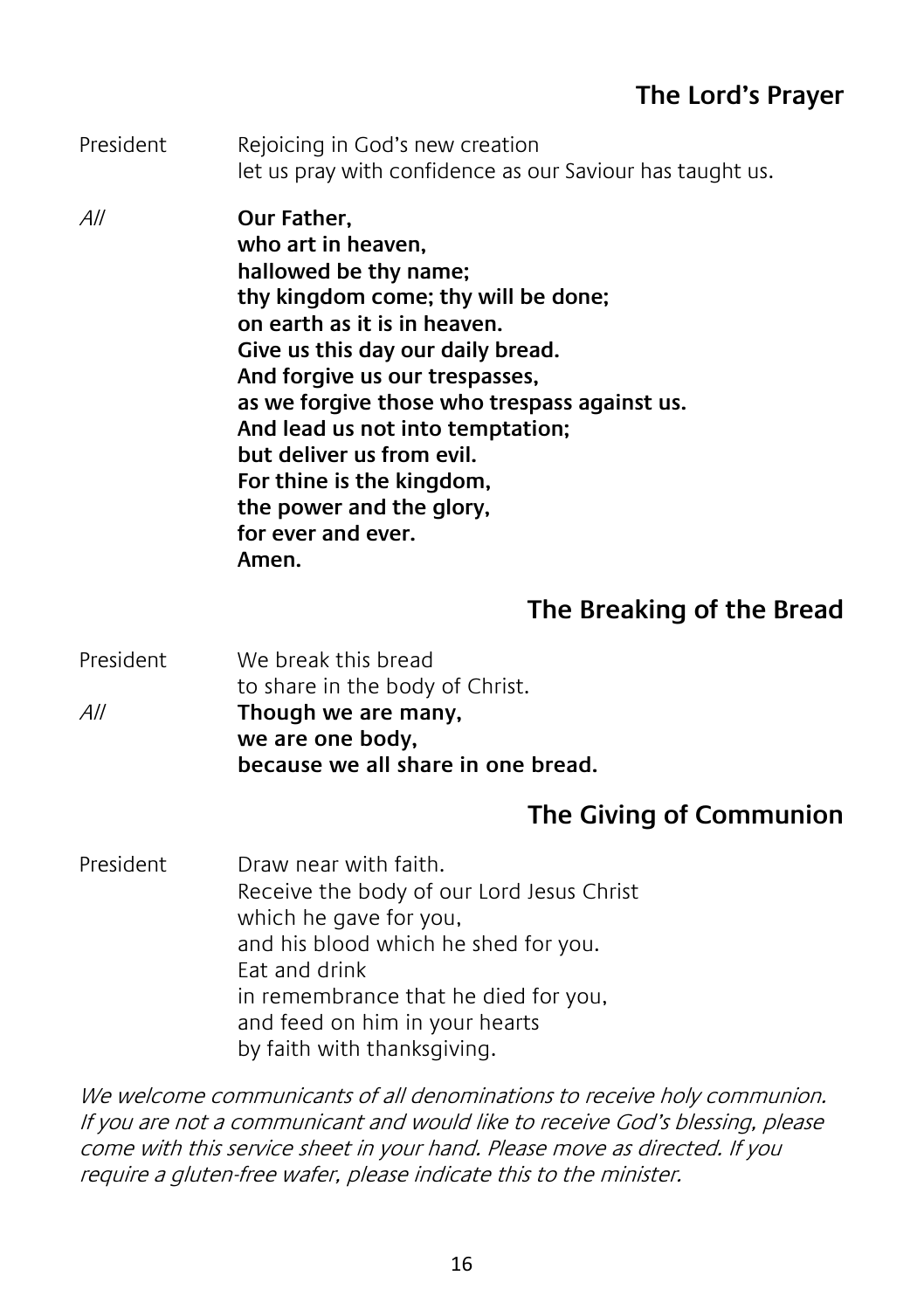During communion, the choir sings the Agnus Dei and a Motet.

#### **Agnus Dei**

Choir O Lamb of God, that takest away the sins of the world, have mercy upon us. O Lamb of God, that takest away the sins of the world, grant us thy peace.

#### **Motet**

And I saw a new heaven and a new earth: for the first heaven and the first earth were passed away; and there was no more sea. And I John saw the holy city, new Jerusalem, coming down from God out of heaven, prepared as a bride adorned for her husband. And I heard a great voice out of heaven, saying, Behold, the tabernacle of God is with men, and he will dwell with them, and they shall be his people: and God himself shall be with them, and be their God. And God shall wipe away all tears from their eyes; and there shall be no more death, neither sorrow, nor crying, neither shall there be any more pain: for the former things are passed away.

> Words: Rev. 21.1-4 Music: Edgar Bainton (1880-1956)

#### **Prayer after Communion**

| President<br>All | Living God,<br>your Son made himself known to his disciples<br>in the breaking of bread:<br>open the eyes of our faith,<br>that we may see him in all his redeeming work;<br>who is alive and reigns, now and for ever.<br>Amen.                                                        |  |  |
|------------------|-----------------------------------------------------------------------------------------------------------------------------------------------------------------------------------------------------------------------------------------------------------------------------------------|--|--|
|                  | Almighty God,<br>we thank you for feeding us<br>with the body and blood of your Son Jesus Christ.<br>Through him we offer you our souls and bodies<br>to be a living sacrifice.<br>Send us out<br>in the power of your Spirit<br>to live and work<br>to your praise and glory.<br>Amen. |  |  |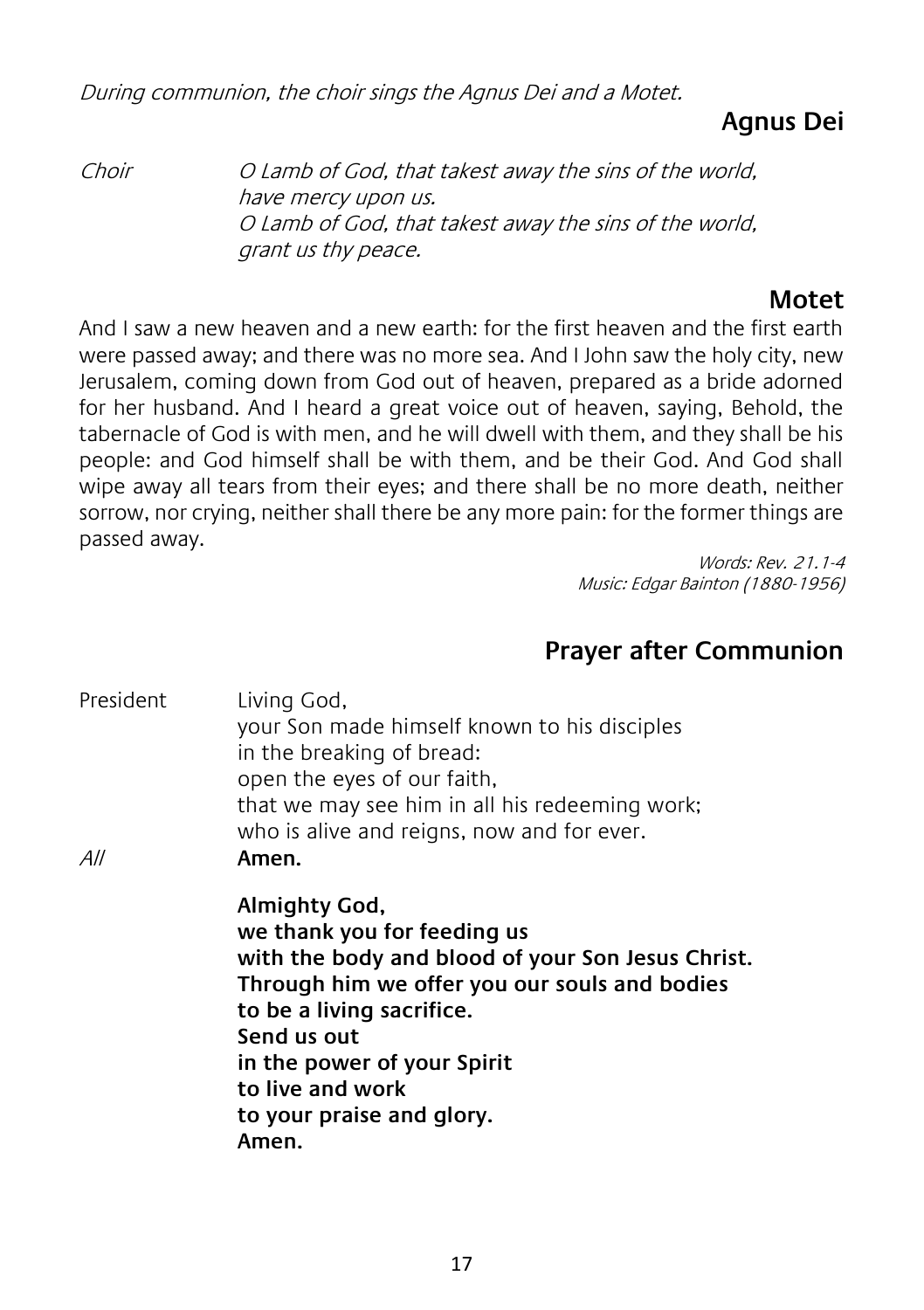Notices and Banns of marriage may be given after which please stand.

## **The Dismissal**

#### **The Blessing**

| President | The God of peace,                                        |
|-----------|----------------------------------------------------------|
|           | who brought again from the dead our Lord Jesus,          |
|           | that great shepherd of the sheep,                        |
|           | through the blood of the eternal covenant,               |
|           | make you perfect in every good work to do his will,      |
|           | working in you that which is well-pleasing in his sight; |
|           | and the blessing of God Almighty,                        |
|           | the Father, the Son and the Holy Spirit,                 |
|           | rest upon you and remain with you now and always.        |
| All       | Amen.                                                    |

#### **Recessional Hymn**

**How shall I sing that majesty Which angels do admire? Let dust in dust and silence lie; Sing, sing, ye heavenly choir. Thousands of thousands stand around Thy throne, O God most high; Ten thousand times ten thousand sound Thy praise; but who am I?**

**Thy brightness unto them appears, Whilst I thy footsteps trace; A sound of God comes to my ears, But they behold thy face. They sing because thou art their Sun; Lord, send a beam on me; For where heaven is but once begun, There alleluias be.**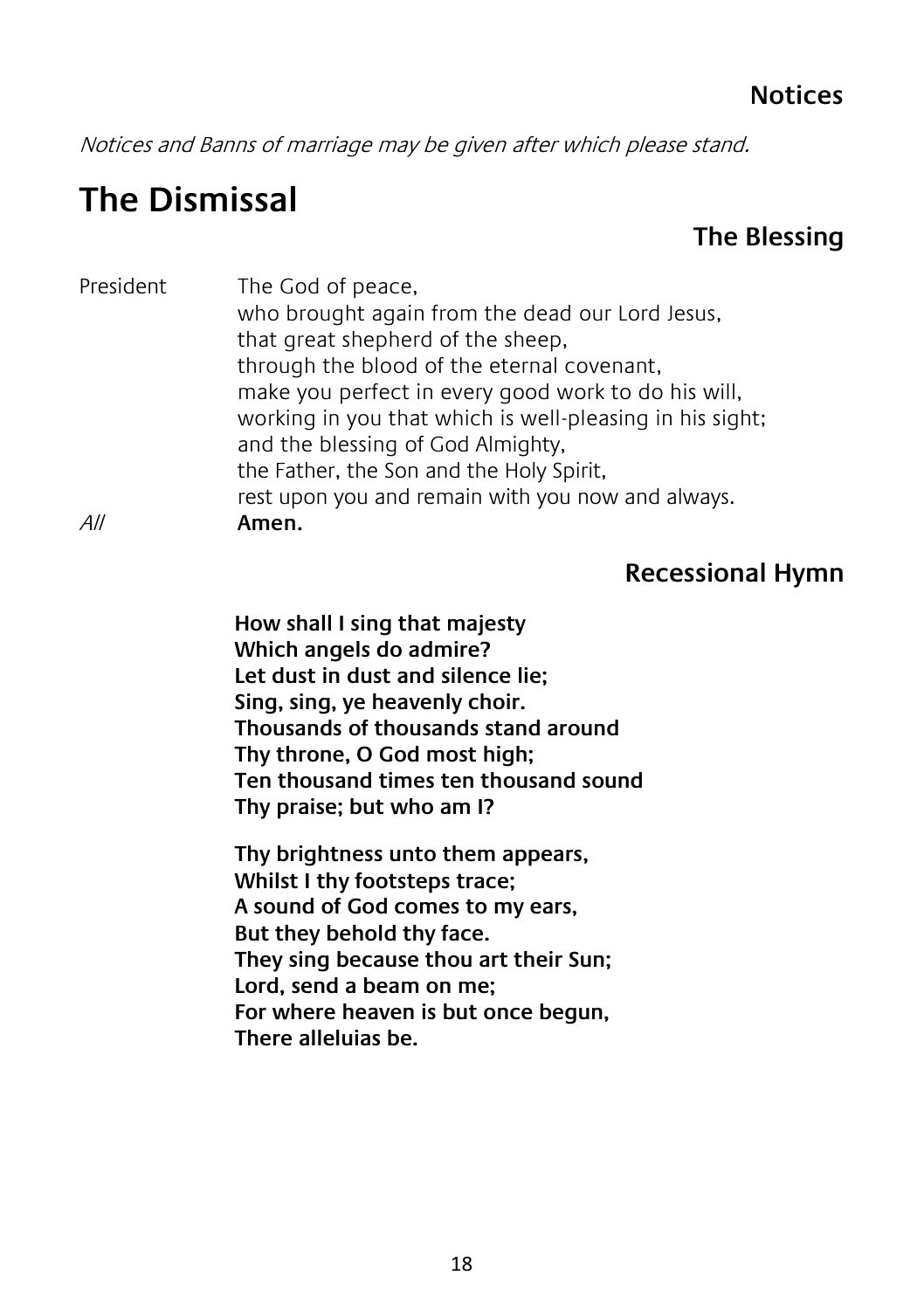**Enlighten with faith's light my heart, Inflame it with love's fire; Then shall I sing and bear a part With that celestial choir. I shall, I fear, be dark and cold, With all my fire and light; Yet when thou dost accept their gold, Lord, treasure up my mite.**

**How great a being, Lord, is thine, Which doth all beings keep! Thy knowledge is the only line To sound so vast a deep. Thou art a sea without a shore, A sun without a sphere; Thy time is now and evermore, Thy place is everywhere.**

NEH 373 Words: John Mason (1645-1694) Music: COE FEN Ken Naylor (1931-1991)

#### **The Dismissal**

Deacon Go in the peace of Christ. Alleluia! Alleluia! All **Thanks be to God. Alleluia! Alleluia!**

#### **Organ Voluntary**

Chant de Printemps (op.7, No. 6)

Joseph Bonnet (1884-1944)

Common Worship: Services and Prayers for the Church of England, material from which is included in this service, is copyright The Archbishops' Council. All hymns covered by the Christian Copyright Licensing have been reproduced under CCL Licence no 97098.